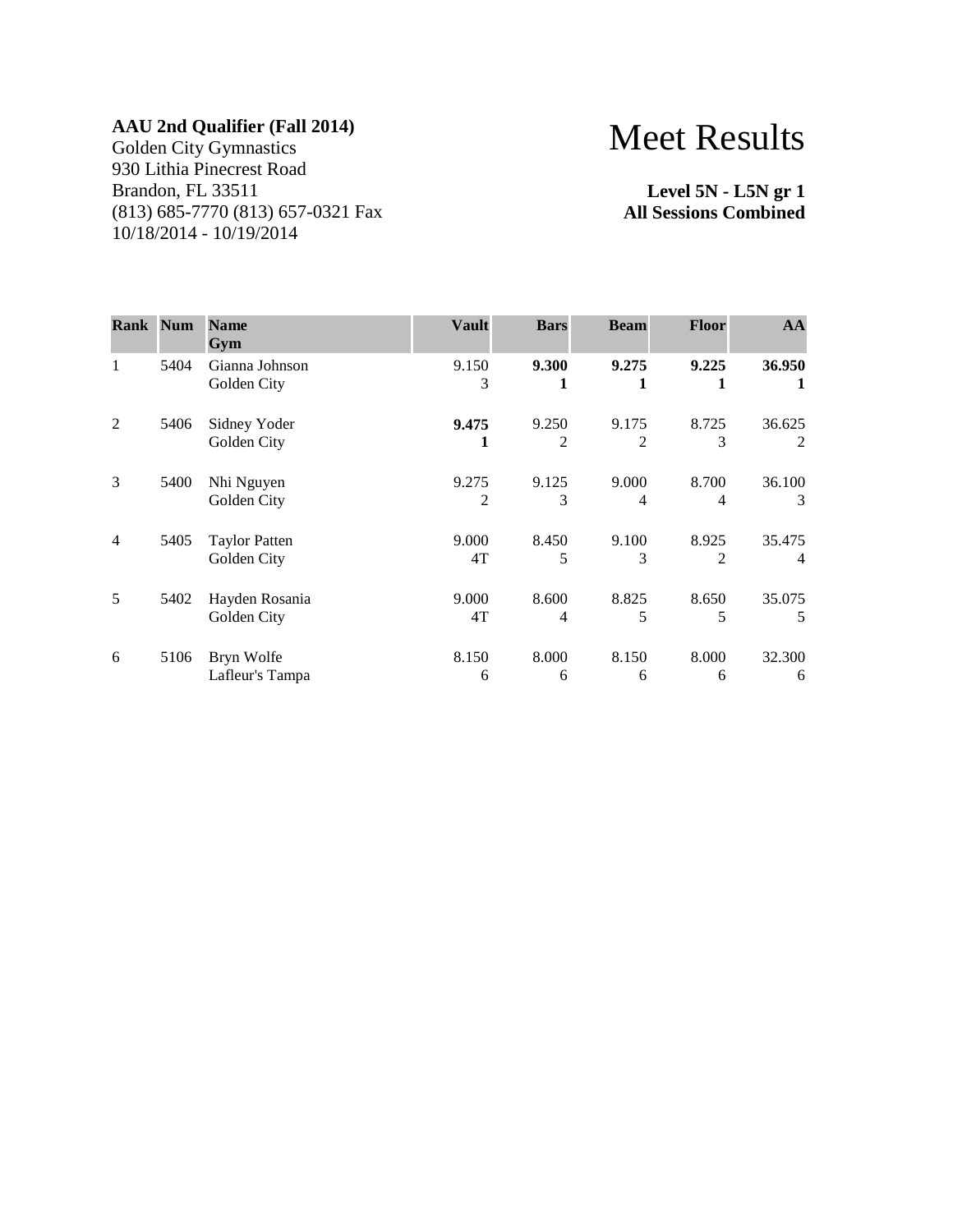Golden City Gymnastics 930 Lithia Pinecrest Road Brandon, FL 33511 (813) 685-7770 (813) 657-0321 Fax 10/18/2014 - 10/19/2014

# Meet Results

**Level 5N - L5N gr 2 All Sessions Combined**

| <b>Rank Num</b> |      | <b>Name</b><br>Gym                     | <b>Vault</b> | <b>Bars</b> | <b>Beam</b> | <b>Floor</b> | AA                       |
|-----------------|------|----------------------------------------|--------------|-------------|-------------|--------------|--------------------------|
| 1               | 5403 | Annika Reynolds<br>Golden City         | 9.100        | 8.650       | 8.675<br>2  | 9.050        | 35.475                   |
| $\overline{2}$  | 5401 | Hannah Hoffman<br>Golden City          | 8.975<br>2   | 8.100<br>3  | 8.950       | 8.725<br>2   | 34.750<br>2              |
| 3               | 5111 | <b>Emily Golomb</b><br>Lafleur's Tampa | 8.000<br>5   | 8.125<br>2  | 8.425<br>3  | 8.125<br>4   | 32.675<br>3              |
| $\overline{4}$  | 5112 | Kiley Beckwith<br>Lafleur's Tampa      | 8.450<br>3   | 7.550<br>5  | 7.100<br>4  | 8.175<br>3   | 31.275<br>$\overline{4}$ |
| 5               | 5113 | Cameron Kollmar<br>Lafleur's Tampa     | 8.100<br>4   | 7.725<br>4  | 7.050<br>5  | 7.750<br>5   | 30.625<br>5              |
| 6               | 5110 | Elizabeth Hoffmark<br>Lafleur's Tampa  | 6            | 6           | 6           | 6            | 0.000<br>6               |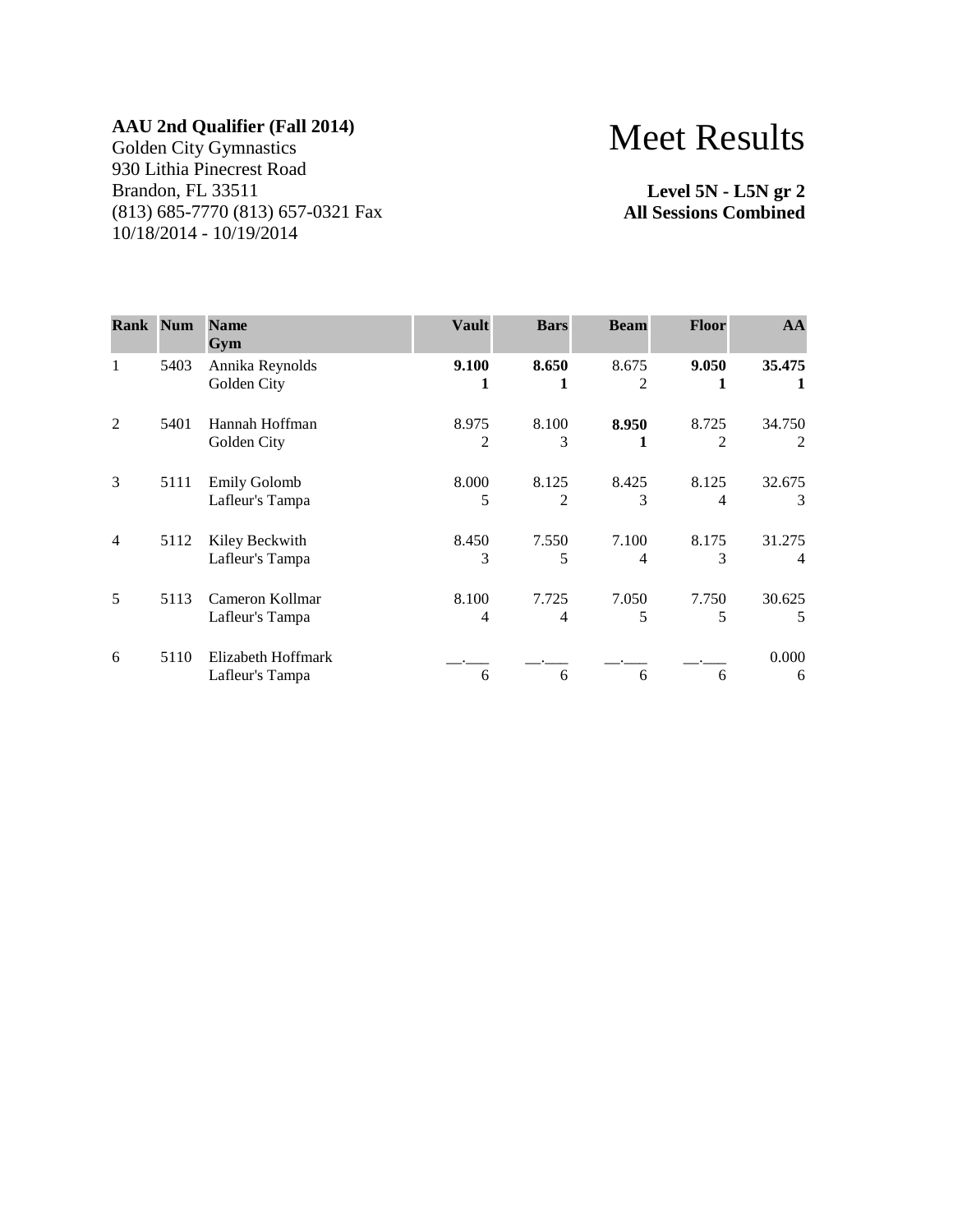Golden City Gymnastics 930 Lithia Pinecrest Road Brandon, FL 33511 (813) 685-7770 (813) 657-0321 Fax 10/18/2014 - 10/19/2014

# Meet Results

**Level 5O - L5O All All Sessions Combined**

| Rank Num       |      | <b>Name</b><br>Gym                      | <b>Vault</b>            | <b>Bars</b>             | <b>Beam</b>             | <b>Floor</b>            | AA           |
|----------------|------|-----------------------------------------|-------------------------|-------------------------|-------------------------|-------------------------|--------------|
| $\mathbf{1}$   | 5105 | <b>Katey Coursen</b><br>Lafleur's Tampa | 9.000<br>2              | 8.650<br>6              | 9.100<br>1              | 8.550<br>3              | 35.300<br>1  |
| $\overline{2}$ | 5109 | Abbey Van Epps<br>Lafleur's Tampa       | 8.350<br>7              | 9.050<br>$\overline{c}$ | 8.675<br>$\mathfrak{D}$ | 8.775<br>$\overline{2}$ | 34.850<br>2  |
| 3T             | 5100 | Ellis Weekley<br>Lafleur's Tampa        | 8.850<br>3              | 8.300<br>8              | 8.650<br>3              | 8.800<br>1              | 34.600<br>3T |
| 3T             | 5107 | Ruthie Winoker<br>Lafleur's Tampa       | 8.800<br>$\overline{4}$ | 8.825<br>4              | 8.575<br>$\overline{4}$ | 8.400<br>5              | 34.600<br>3T |
| 5              | 5108 | Maria Weaver<br>Lafleur's Tampa         | 8.650<br>5              | 9.150<br>1              | 8.425<br>5              | 8.250<br>6              | 34.475<br>5  |
| 6              | 5101 | Halee Evelyn Sansone<br>Lafleur's Tampa | 9.050<br>1              | 8.800<br>5              | 8.150<br>6              | 8.450<br>4              | 34.450<br>6  |
| 7              | 5104 | Ava Swain<br>Lafleur's Tampa            | 7.950<br>8              | 9.000<br>3              | 7.775<br>7              | 7.700<br>7              | 32.425<br>7  |
| 8              | 5102 | Katie Forgas<br>Lafleur's Tampa         | 8.550<br>6              | 8.425<br>7              | 0.000<br>8              | 7.625<br>8              | 24.600<br>8  |